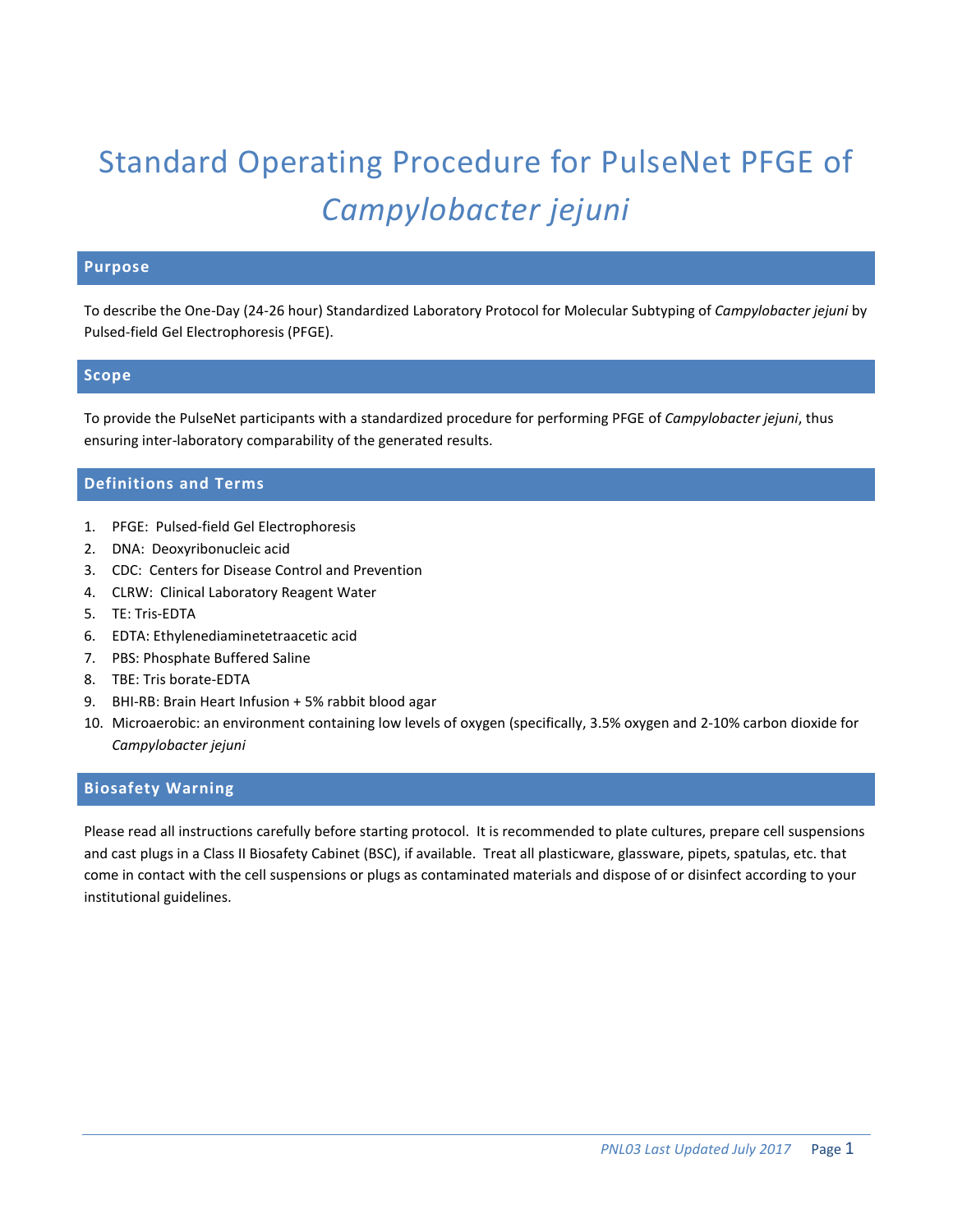#### Plating for confluent growth

- 1. Streak an isolated colony from test cultures onto BHI with 5% de-fibrinated rabbit blood (BHI-RB) plates (or comparable non-selective media) for confluent growth. It is recommended that a storage plate of each culture be created. To do this, use the same inoculating loop to streak a second BHI-RB (or comparable non-selective media). This will ensure that the same colony can be retested if necessary.
- 2. Incubate cultures in a microaerobic environment at 37°C or 42°C for 14-18 hours.

## **Day 1**

## Preparing Cell Suspension

- 1. Turn on shaker water bath or incubator (54-55ºC), stationary water baths (55-60ºC) and, if applicable, the spectrophotometer used for measuring optical densities of cell suspensions during plug preparation.
- 2. Prepare TE Buffer (10 mM Tris:1 mM EDTA, pH 8.0) as follows:
	- 2.1. 10 ml of 1 M Tris, pH 8.0
	- 2.2. 2 ml of 0.5 M EDTA, pH 8.0
	- 2.3. Dilute to 1000 ml with sterile Ultrapure Clinical Laboratory Reagent Water (CLRW)

*Alternatively, 0.01M TE Buffer may be purchase from a vendor. The TE Buffer is used to make the plug agarose and wash lysed PFGE plugs.* 

- 3. Prepare 1% SeaKem Gold agarose in TE Buffer (10 mM Tris:1 mM EDTA, pH 8.0) for PFGE plugs as follows:
	- 3.1. Weigh 0.50 g (or 0.25 g) SeaKem Gold (SKG) agarose into 250 ml screw-cap flask.
	- 3.2. Add 50.0 ml (or 25.0 ml) TE Buffer; swirl gently to disperse agarose.
	- 3.3. Loosen cap or cover loosely, and microwave for 30 seconds; mix gently and repeat for 10 seconds intervals until agarose is completely dissolved.
	- 3.4. Recap flask and return to 55-60°C water bath and equilibrate the agarose in the water bath for 15 minutes or until ready to use.

#### SAFETY WARNING: USE HEAT-RESISTANT GLOVES WHEN HANDLING HOT FLASKS AFTER MICROWAVING.

*The time and temperature needed to completely dissolve the SeaKem Gold agarose is dependent on the specifications of the microwave used, and will have to be determined empirically in each laboratory.*

- 4. Label small transparent tubes (12mm x 75mm Falcon tubes or equivalent) with culture numbers.
- 5. Transfer 2 ml of Phosphate-Bufferd Saline (0.01M PBS, pH 7.4) or 0.85% NaCl to small labeled tubes. The minimum volume of the cell suspension needed will depend on size of the cuvettes or tubes used to measure the cell concentration and are dependent on the manufacturer's specifications for the spectrophotometer, turbidity meter, or colorimeter.
- 6. Use a sterile polyester-fiber or cotton swab that has been moistened with sterile PBS to remove some of the growth from agar plate; suspend cells in PBS by spinning swab gently so cells will be evenly dispersed and formation of aerosols is minimized. Place suspensions on ice if you have more than 6 cultures to process or refrigerate cell suspensions if you cannot adjust their concentration immediately.
- 7. Adjust concentration of cell suspensions to one of values given below by diluting with sterile PBS (or 0.85% NaCl) or by adding additional cells, using a swab to remove more growth from the agar plate.
	- 7.1. Spectrophotometer: 610 nm wavelength, **Optical Density of 0.680** (range of 0.570-0.820)
	- 7.2. Microscan Turbidity Meter (Beckman Coulter):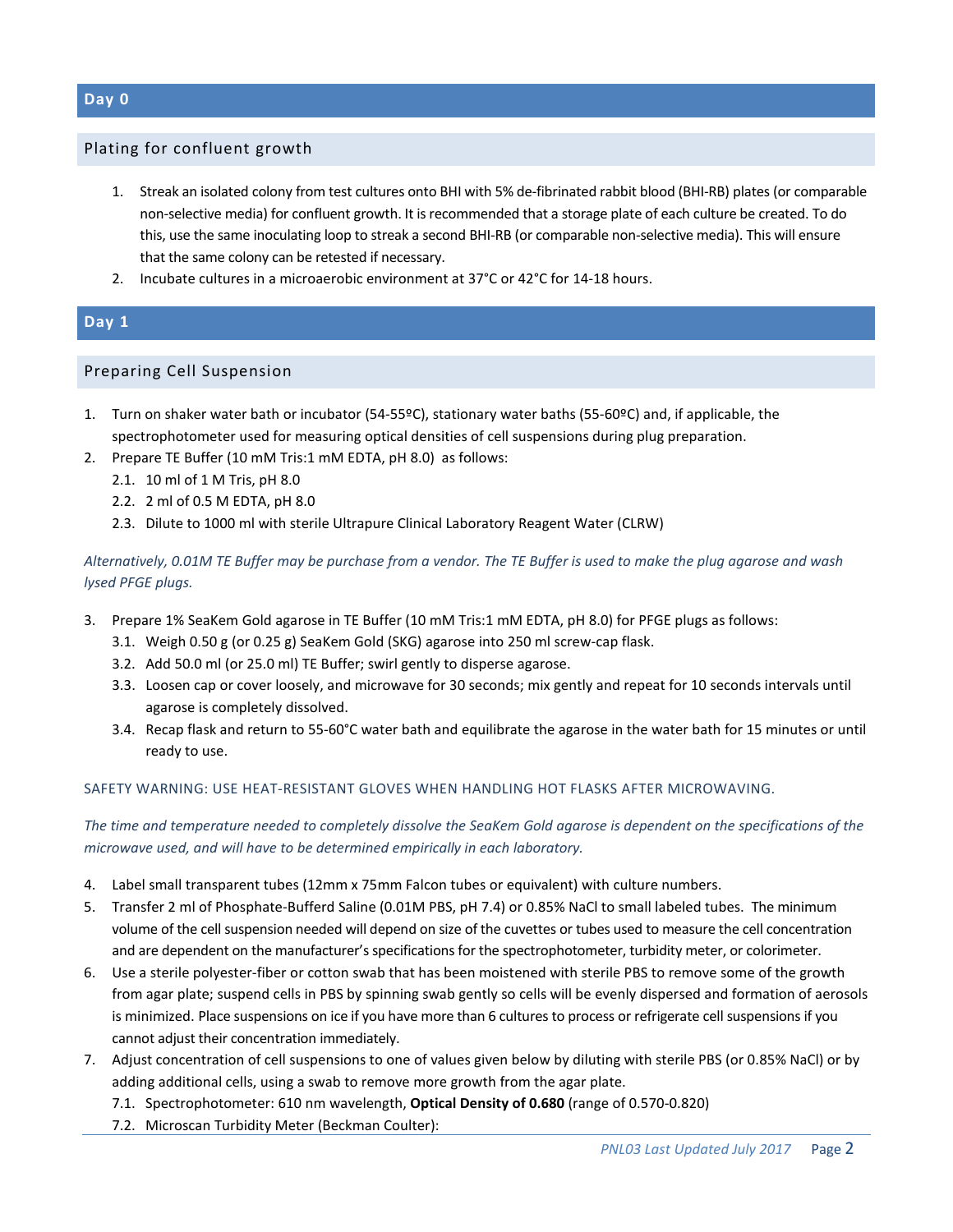- **0.35-0.45** (measured in Falcon 2054 tubes)
- **0.52-0.64** (measured in Falcon 2057 tubes)
- 7.3. bioMérieux Vitek colorimeter: **20% transmittance** (measured in Falcon 2054 tubes)

*The values in steps 7.1-7.3 give satisfactory results at CDC; each laboratory may need to establish the optimal concentration needed for satisfactory results.*

## Casting Plugs

*The preparation of cell suspensions and subsequent casting of plugs should be performed as rapidly as possible in order to minimize premature cell lysis and solidification of agarose in the pipette tips/microcentrifuge tubes. If large numbers of samples are being prepared, it is recommended to process them in batches of ~10 samples at a time. Once the first batch of isolates are in the cell lysis incubation step, then the cell suspensions can be prepared for the next group of samples and so on. All batches can be lysed and washed together since additional lysis time will not affect the initial batches. Unused plug agarose can be kept at room temperature and reused 1 or 2 times. Microwave on low-medium power for 10-15 sec and mix; repeat for 5-10 sec intervals until agarose is completely melted.*

- 1. Label wells of PFGE plug molds with culture number. When reusable plug molds are used, put strip of tape on lower part of reusable plug mold before labeling wells.
- 2. Transfer 400 µl adjusted cell suspensions to labeled 1.5-ml microcentrifuge tubes.
- 3. Add 20  $\mu$ l of Proteinase K (20 mg/ml stock) to each tube and mix gently with pipet tip.

*Proteinase K solutions (20 mg/ml) are available commercially. Alternatively, a stock solution of Proteinase K can be prepared from powder in sterile Ultrapure water (CLRW; see PNL02). Just before use, thaw appropriate number of vials needed for the samples; keep Proteinase K solutions on ice. If the Proteinase K stock solution was prepared from powder, discard any thawed solution at the end of the work day. Store commercially prepared Proteinase K solutions according to directions provided by the supplier.*

- 4. Add 400 µl melted 1% SeaKem Gold agarose to 400 µl cell suspension; mix by gently pipetting mixture up and down two or three times. **Over-pipetting can cause DNA shearing**. Maintain temperature of melted agarose by keeping flask in beaker of warm water (55-60°C).
- 5. Immediately, dispense part of mixture into appropriate well(s) of reusable plug mold without introducing bubbles. Two plugs of each sample can be made from these amounts of cell suspension and agarose and are useful if repeat testing is required. Allow plugs to solidify at room temperature for 10-15 minutes. They can also be placed in the refrigerator (4°C) for 5 minutes

*If disposable plug molds are used, combine 200 μl cell suspension, 10 μl of Proteinase K (20 mg/ml stock) and 200 μl of agarose; up to 4 plugs can be made from the smaller volumes.*

## Lysis of Cells in Agarose Plugs

*Two plugs (reusable molds) or 3 – 4 plugs (disposable molds) of the same strain can be lysed in the same 50ml tube.*

- 1. Label 50ml polypropylene screw-cap or 50ml Oak Ridge tubes with culture numbers.
- 2. Calculate the total volume of **Cell Lysis Buffer/Proteinase K** master mix needed as follows:
	- 2.1. 5 ml stock **Cell Lysis Buffer** (CLB; 50 mM Tris:50 mM EDTA, pH 8.0 + 1% Sarcosyl per tube as prepared in "Formulas of PFGE Reagents" section)
		- $\bullet$  e.g., 5 ml x 10 tubes = 50 ml
	- 2.2. 25 µl Proteinase K stock solution (20 mg/ml) per tube of the cell lysis buffer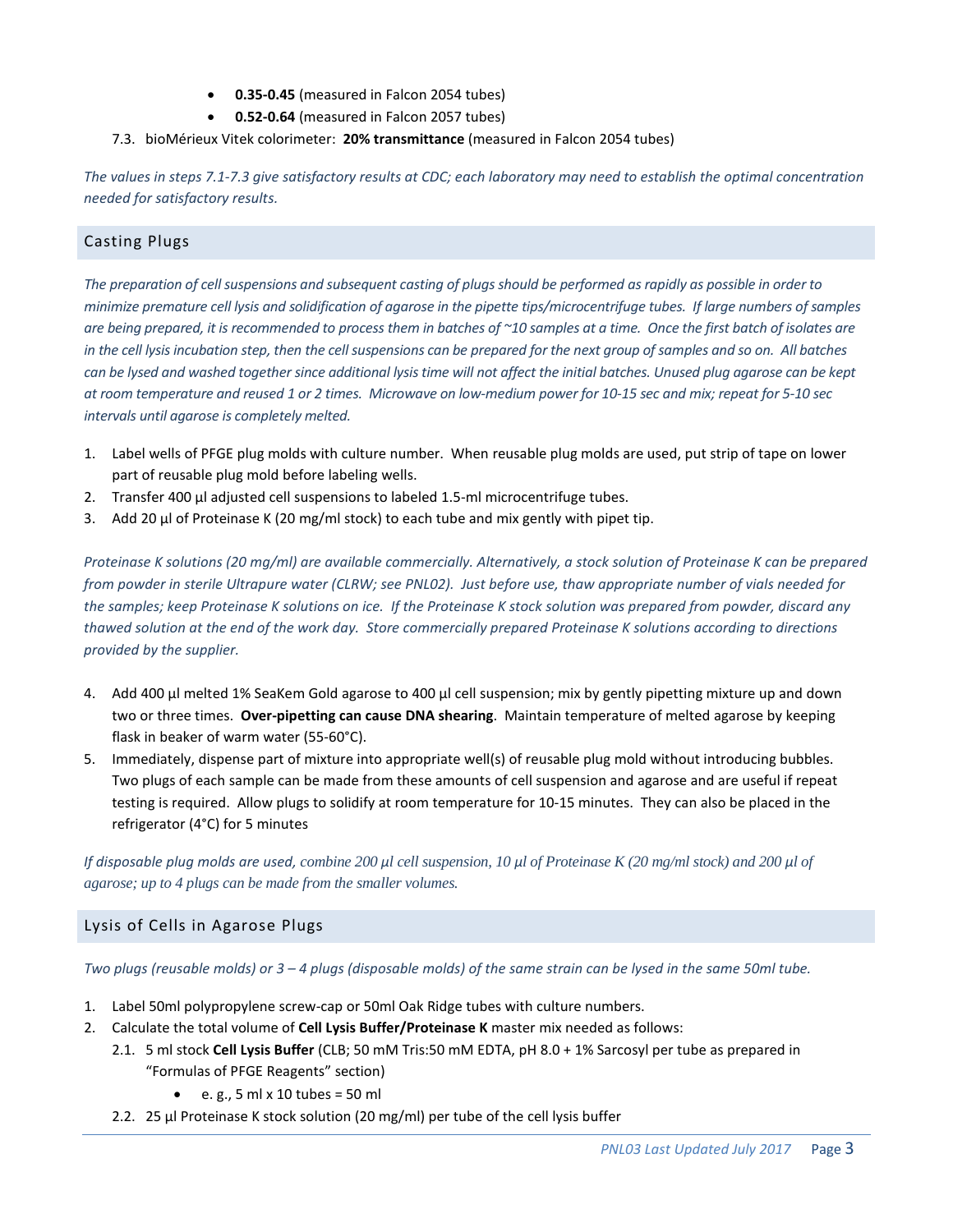- e. g.,  $25 \mu x 10 \text{ tubes} = 250 \mu$
- 2.3. Prepare the master mix by measuring the correct volume of Cell Lysis Buffer and Proteinase K into appropriate size test tube or flask and mix well.
- 3. Aliquot 5 ml of **Cell Lysis Buffer/Proteinase K** master mix to each labeled 50 ml tube.
- 4. Trim excess agarose from top of plugs with scalpel, razor blade or similar instrument (optional). Open reusable plug mold and transfer plugs from mold with a 6-mm wide spatula to appropriately labeled tube. If disposable plug molds are used, remove white tape from bottom of mold and push out plug(s) into appropriately labeled tube. **Be sure plugs are under buffer and not on side of tube.**

#### *The excess agarose, plug mold, spatula, etc. are contaminated. Dispose of or disinfect appropriately.*

- 5. Remove tape from reusable mold. Place both sections of plug mold, spatulas, and scalpel in 90% ethanol, 70% isopropanol, 1% Lysol or other suitable disinfectant. **Soak them for at least 30 minutes before washing them.** Discard disposable plug molds appropriately.
- 6. Place tubes in non-Styrofoam rack and incubate in a 54-55ºC shaker water bath or incubator **for 15-30 min with constant and vigorous agitation** (175-200 rpm). Plugs can be lysed for longer periods of time (up to overnight).
- 7. If lysing in water bath, be sure water level in water bath is **above** level of lysis buffer in tubes.
- 8. Pre-heat enough sterile CLRW and TE Buffer to 54-55ºC so that plugs can be washed two times with 10-15 ml water (200-250 ml for 10 tubes) and washed four times with 10-15 ml TE (400-600 ml for 10 tubes).

## Washing of Agarose Plugs After Cell Lysis

*Plug washing can be started on Day 1 and finished the morning of Day 2 after overnight refrigeration of the plugs in TE (after completion of two water and two TE washes).*

*Most laboratories will find that their plugs are sufficiently stable to perform the following washing steps at 54-55°C. However, if you notice that your plugs are nicked along the edges or breaking it will be necessary for your laboratory to lower the water bath or incubator to 50°C for the following washing steps. Washes at lower temperatures should be increased to up to 30 min.*

- 1. Remove tubes from water bath or incubator, and carefully pour off lysis buffer into an appropriate discard container; plugs can be held in tubes with green screened caps (Bio-Rad) or spatula.
- 2. Add 10-15 ml of pre-heated (54-55°C), sterile CLRW to each tube and shake the tubes in a 54-55°C water bath or incubator for 10-15 min.
- 3. Pour water down drain or treat subsequent washes according to laboratory's waste disposal guidelines and repeat wash step with pre-heated water one more time.
- 4. Pour off water, add 10-15 ml pre-heated (54-55°C) sterile TE Buffer, and shake the tubes in 54-55°C incubator or water bath for 10-15 min.
- 5. Pour off TE and repeat wash step with pre-heated TE three more times
- 6. Decant last wash and add 5-10 ml sterile TE. Continue with "Restriction Digestion of DNA in Agarose Plugs" section or store plugs in TE Buffer at 4°C until needed. Plugs can be transferred to smaller tubes for long-term storage.

*If restriction digestion is to be done the same day, complete Steps 1-3 of next section (Restriction Digestion of DNA in Agarose Plugs) during last TE wash step for optimal use of time.*

## Restriction Digestion of DNA in Agarose Plugs

*A small slice of the plug (not the entire plug) should be digested with the primary restriction enzyme SmaI because less enzyme is required and other slices of the plug can be subjected to restriction analysis with other enzymes. KpnI is*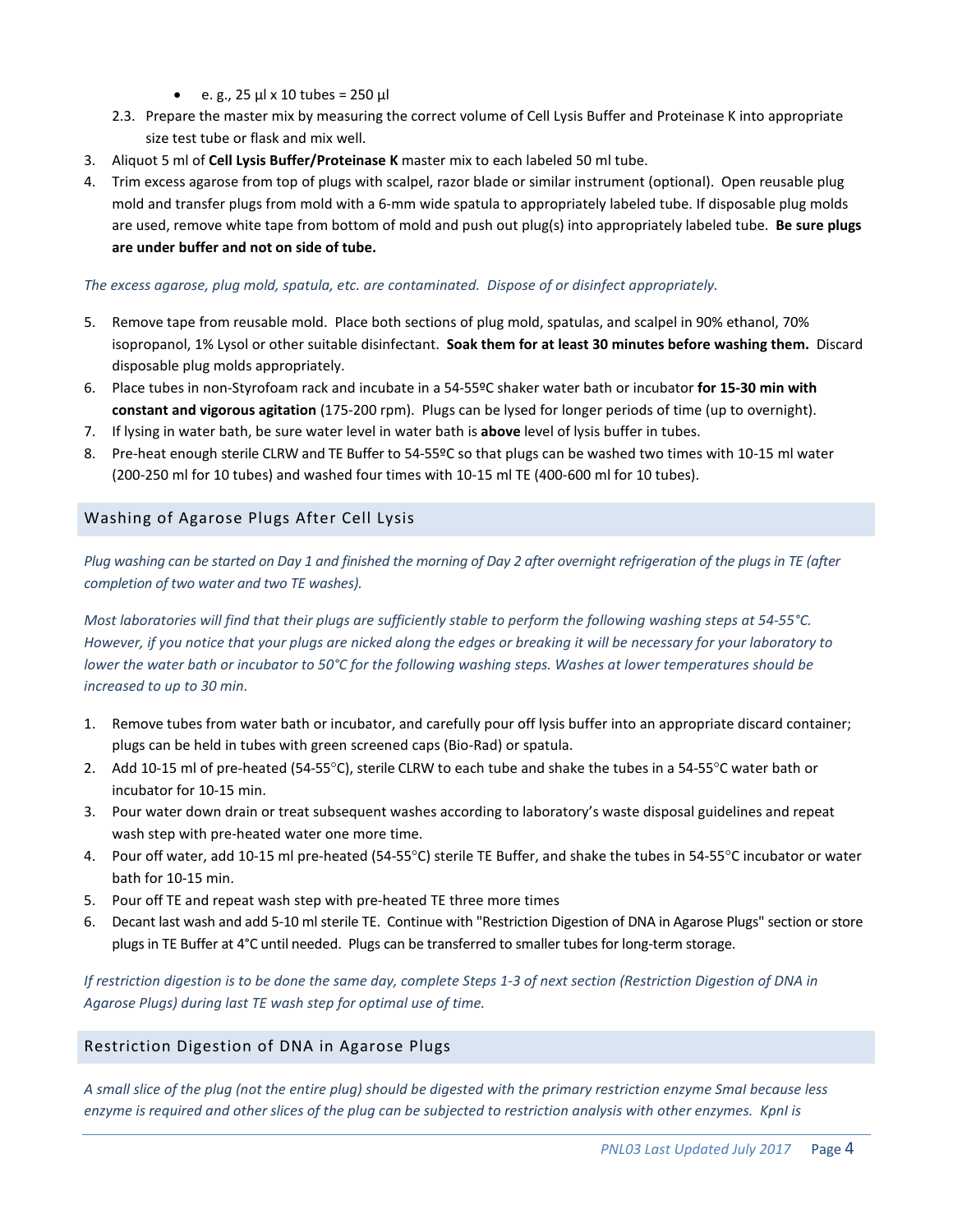*recommended as the secondary enzyme for analysis of Campylobacter jejuni isolates. The use of a secondary enzyme is useful in situations where the PFGE patterns obtained with the primary enzyme from two or more isolates are indistinguishable.*

1. Label 1.5-ml microcentrifuge tubes with culture numbers; label 3 (10-well gel) or 4 (15-well gel) tubes for Salmonella ser. Braenderup H98[1](#page-4-0)2<sup>1</sup> standards.

*The number of the Salmonella serotype Braenderup H9812 standards is dependent on the number of samples being run on the gel. Standards should be placed on the ends and between samples as needed; no more than 4 samples should be placed between the standard lanes.*

1.1. **Pre-Restriction Incubation Step (highly-recommended)**: Prepare a master mix by diluting the appropriate 10X restriction buffer (Roche/Sigma, New England Biolabs or equivalent) 1:10 with sterile CLRW according to the following table:

| Reagent                       | µl/Plug Slice | ul/7 Plug Slices | $\mu$ /11 Plug Slices |
|-------------------------------|---------------|------------------|-----------------------|
| <b>Sterile CLRW</b>           | $180$ µ       | 1260 µl          | 1980 µl               |
| <b>10X Restriction Buffer</b> | $20$ ul       | 140 ul           | $220$ $\mu$           |
| <b>Total Volume</b>           | $200$ $\mu$   | 1400 µl          | $2200$ µ              |

*The appropriate restriction buffer varies between vendors and may differ between enzymes from the same vendor. Always use the restriction buffer recommended by the vendor for the particular restriction enzyme.* 

- 2. Add 200 µl diluted restriction buffer (1X) to labeled 1.5-ml microcentrifuge tubes.
- 3. Carefully remove plug from TE with spatula and place in a sterile disposable Petri dish or on large glass slide.
- 4. Cut a 2-2.5 mm wide slice from each test sample and the appropriate number of slices of H9812 standard with a scalpel (or single edge razor blade, cover slip, etc.) and transfer to tube containing diluted restriction buffer. **Be sure plug slice is under buffer.** Replace rest of plug in original tube (short-term storage) that contains at least 5 ml TE buffer or smaller tube containing TE buffer (long-term storage). Plugs should be stored at 4°C.

*PulseNet recommends that the combs with larger teeth (10 mm wide teeth) be used to cast the gels because computer analysis of the gel lanes is more accurate and less tedious than analysis of gel lanes cast with combs with the smaller teeth (<10 mm). Using combs with smaller teeth is not advised. The number of slices that can be cut from the plugs will depend on the skill and experience of the operator, integrity of the plug, and whether the slices are cut vertically or horizontally (plugs made in disposable molds).*

- 5. Incubate sample and control plug slices in the appropriate water bath for 5-10 minutes or at room temperature for 10- 15 minutes.
	- 5.1. Incubate samples digested with *Sma*I at 25°C or room temperature.
	- 5.2. Incubate samples digested with *Kpn*I or *Xba*I at 37°C.
- 6. After incubation, remove buffer from plug slice using a pipet fitted with 200-250 µl tip all the way to bottom of tube and aspirate buffer. Be careful not to damage the plug slice with pipet tip and that plug slice is not discarded with pipet tip.
- 7. Prepare the restriction enzyme master mix according to the following table. Keep vials of restriction enzyme on ice or in an insulated storage box (-20°C) at all times.

<span id="page-4-0"></span>*<sup>1</sup> Directions for making and testing PFGE plugs of Salmonella ser. Braenderup H9812 are in PNL05*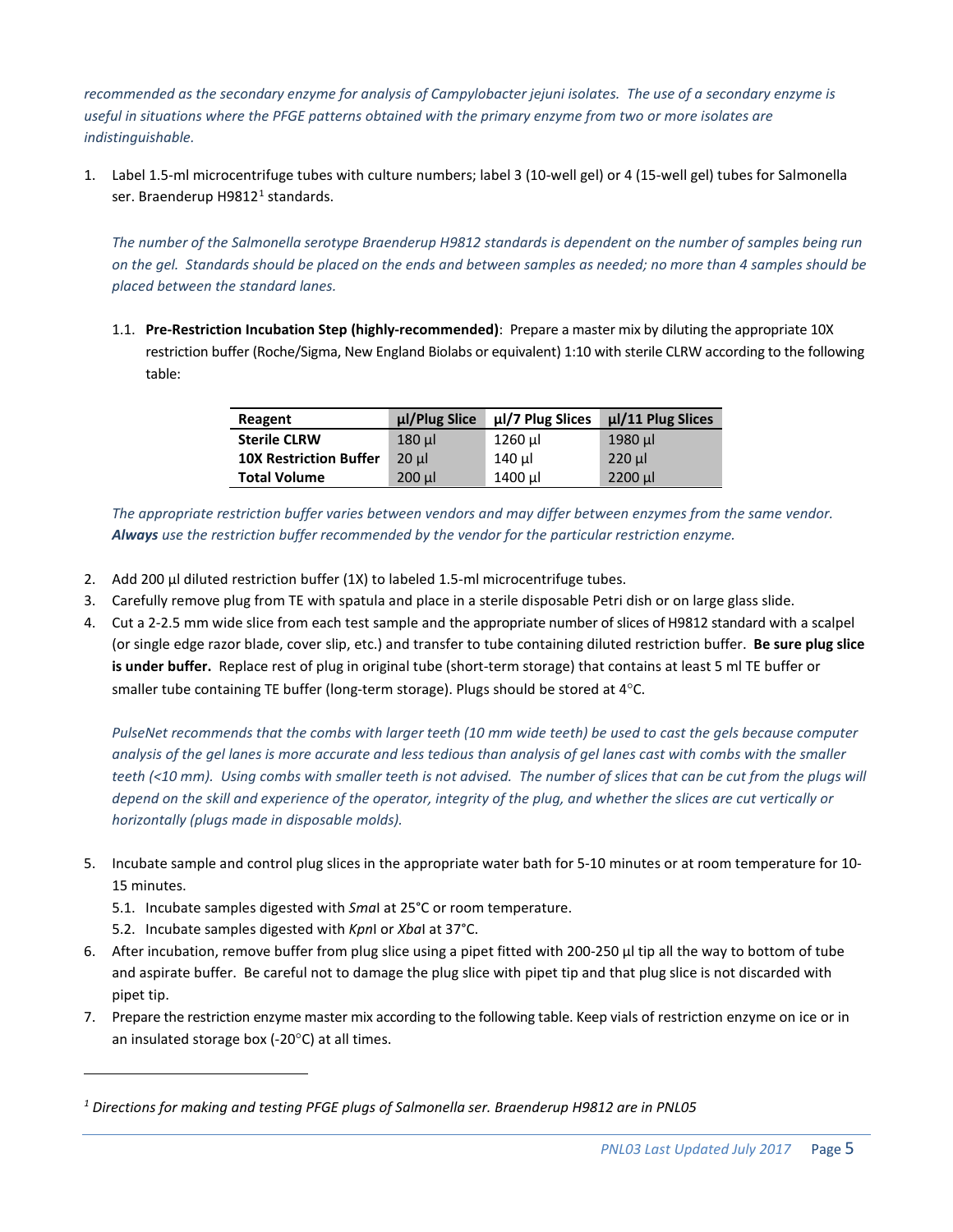*Enzymes may be purchased in several different stock concentrations. The calculations below are based on using an enzyme at a concentration of 40 U/μl. If a different concentration of enzyme is used, make necessary adjustments to the volume of enzyme and water to achieve a final concentration of 40 U/sample.*

| Reagent                       | µl/Plug Slice | µl/7 Plug Slices | µl/11 Plug Slices |
|-------------------------------|---------------|------------------|-------------------|
| <b>CLRW</b>                   | $178$ µ       | 1246 µl          | 1958 µl           |
| <b>10X Restriction Buffer</b> | $20 \mu$      | $140 \mu$        | $220$ $\mu$       |
| <b>BSA (20mg/ml)</b>          | $1 \mu$       | 7 µl             | $11 \mu$          |
| Smal (40U/ µl)                | $1 \mu$       | 7 µl             | $11 \mu$          |
| <b>Total Volume</b>           | $200$ $\mu$   | 1400 µl          | 2200 µl           |

| Reagent                       | µl/Plug Slice | µl/7 Plug Slices | µl/11 Plug Slices |
|-------------------------------|---------------|------------------|-------------------|
| <b>CLRW</b>                   | $178$ µ       | 1246 µl          | 1958 µl           |
| <b>10X Restriction Buffer</b> | $20 \mu$      | 140 µl           | $220$ $\mu$       |
| <b>BSA (20mg/ml)</b>          | $1 \mu$       | 7 µl             | $11$ µ            |
| Kpnl (40U/ μl)                | $1 \mu$       | 7 µl             | $11$ µ            |
| <b>Total Volume</b>           | $200 \mu$     | 1400 µl          | 2200 µl           |

*Addition of Bovine Serum Albumin (BSA; highly recommended): Several restriction enzyme vendors specifically recommend the addition of 1X BSA to enzyme restriction mixtures while others do not. PulseNet recommends adding BSA to all enzyme restriction mixtures to minimize the incidence of incomplete restriction. BSA may be purchased in different stock*  concentrations. The calculations above are based on using BSA at a concentration of 20 mg/ml. If a different concentration of *BSA is used, make necessary adjustments to the volume of BSA and water to achieve a final concentration of 0.1 mg/ml.* 

- **8.** Add 200 µl restriction enzyme master mix to each tube. Close tube and mix by tapping gently; **be sure plug slices are under enzyme mixture.**
- 9. Incubate sample and standard (control) plug slices for 2 hours (unless indicated otherwise) in a water bath or incubator at the appropriate temperature for the enzyme.
	- 9.1. Incubate samples digested with *Sma*I at 25°C.
	- 9.2. Incubate samples restricted with *Kpn*I (4 6 hours) and *Xba*I at 37°C
- 10. If plug slices will be loaded into the wells the same day, continue with next section (**CASTING AN AGAROSE GEL**) approximately 1 h before restriction digest reaction is finished so the gel can solidify for at least 30 minutes before loading the restricted PFGE plugs.

#### Casting an Agarose Gel

- 1. Confirm that water bath is equilibrated to 55-60°C.
- 2. Make volume of 0.5X Tris-Borate EDTA Buffer (TBE) that is needed for both the gel and electrophoresis running buffer according to one of the following tables.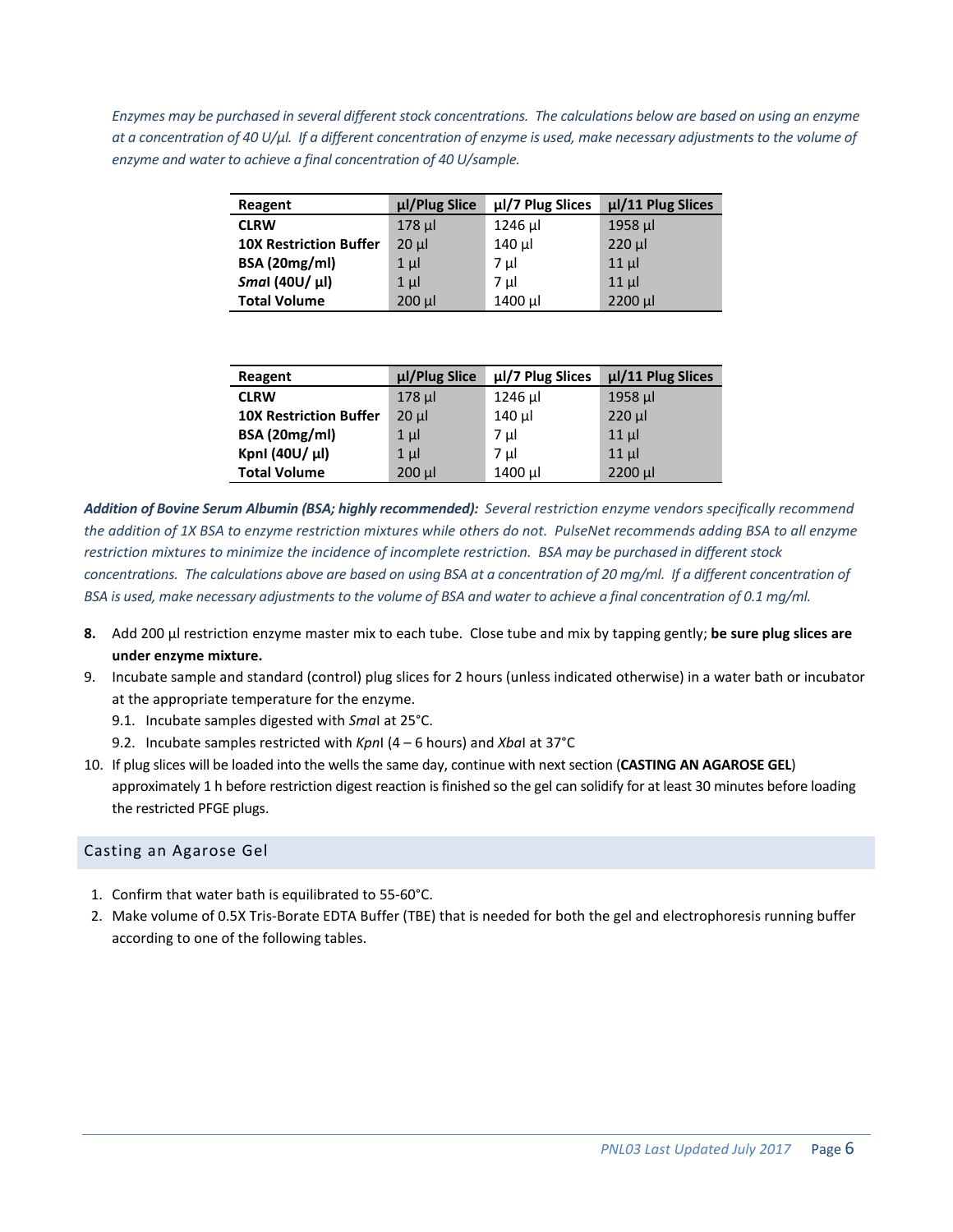|                                 |                                                 |                                                      | <b>Volume in milliliters (ml)</b>                              |                                                                |
|---------------------------------|-------------------------------------------------|------------------------------------------------------|----------------------------------------------------------------|----------------------------------------------------------------|
| Reagent                         | (DR-II) Running<br>buffer + 10 well gel<br>prep | $(DR-III)$<br>Running buffer<br>+15 well gel<br>prep | (CHEF<br>Mapper/DRIII)<br>Running buffer +<br>10 well gel prep | (CHEF<br>Mapper/DRIII)<br>Running buffer +<br>15 well gel prep |
| 5X TBE                          | 210                                             | 215                                                  | 230                                                            | 235                                                            |
| <b>CLRW</b>                     | 1890                                            | 1935                                                 | 2070                                                           | 2115                                                           |
| <b>Total Volume of 0.5X TBE</b> | 2100                                            | 2150                                                 | 2300                                                           | 2350                                                           |

#### **10X TBE:**

|                                 |                                                 |                                             | Volume in milliliters (ml)                       |                                                   |
|---------------------------------|-------------------------------------------------|---------------------------------------------|--------------------------------------------------|---------------------------------------------------|
| Reagent                         | (DR-II) Running<br>buffer + 10 well gel<br>prep | $(DR-II)$<br>Running buffer<br>+15 well gel | <b>CHEF</b><br>Mapper/DRIII)<br>Running buffer + | <b>(CHEF</b><br>Mapper/DRIII)<br>Running buffer + |
|                                 |                                                 | prep                                        | 10 well gel prep                                 | 15 well gel prep                                  |
| 10X TBE                         | 105                                             | 107.5                                       | 115                                              | 117.5                                             |
| <b>CLRW</b>                     | 1995                                            | 2042.5                                      | 2185                                             | 2232.5                                            |
| <b>Total Volume of 0.5X TBE</b> | 2100                                            | 2150                                        | 2300                                             | 2350                                              |

- 3. Make 1% SeaKem Gold (SKG; the only acceptable agarose to be used for PulseNet PFGE) agarose in 0.5X TBE as follows:
	- 3.1 Weigh appropriate amount of SKG into 500 ml screw-cap flask.
	- 3.2 Add appropriate amount of 0.5X TBE prepared according to tables above; swirl gently to disperse agarose.
		- 3.2.1 Mix 1.0 g agarose with 100 ml 0.5X TBE for 14 cm wide gel form (10 wells)
		- 3.2.2 Mix 1.5 g agarose with 150 ml 0.5X TBE for 21 cm wide gel form (15 wells)
	- 3.3 Loosen cap or cover loosely and microwave for 60 seconds; mix gently and repeat for 15 second intervals until agarose is completely dissolved.
	- 3.4 Return flask to 55-60°C water bath and equilibrate the agarose in the water bath for 15 minutes or until ready to use.

#### SAFETY WARNING: USE HEAT-RESISTANT GLOVES WHEN HANDLING HOT FLASKS AFTER MICROWAVING.

#### Loading Restricted Plug Slices on the Comb (Option 1)

- 1. Remove restricted plug slices from 37°C water bath. Remove enzyme/buffer mixture and add 200 µl 0.5X TBE. Incubate at room temperature for 5 minutes. Alternatively, digested plug slices can be kept in the refrigerator for up to three days if they are stored in 0.5X TBE.
- 2. Assemble gel form, place on a leveling table and adjust until perfectly leveled. Place the comb holder so the front part (side with small metal screws) and teeth face the bottom of gel frame. Make sure the comb teeth touch the gel platform, when comb is upright**.**
- 3. Remove plug slices from tubes; lay comb flat on gel form and load plug slices on the bottom edge of the teeth, including *Salmonella* serotype Braenderup H9812 standards in outside lanes (teeth) and between samples as needed (no more than 4 samples between standards).
- 4. Load samples on remaining teeth of the comb and note locations.
- 5. Remove excess buffer with a kimwipe. Allow plug slices to air dry on the comb for 3-5 minutes or seal them to the comb with 1% SKG agarose (55-60°C).
- 6. Position comb in gel form and confirm that the plugs slices are correctly aligned on the bottom of the comb teeth, that the lower edge of the plug slice is flush against the black platform.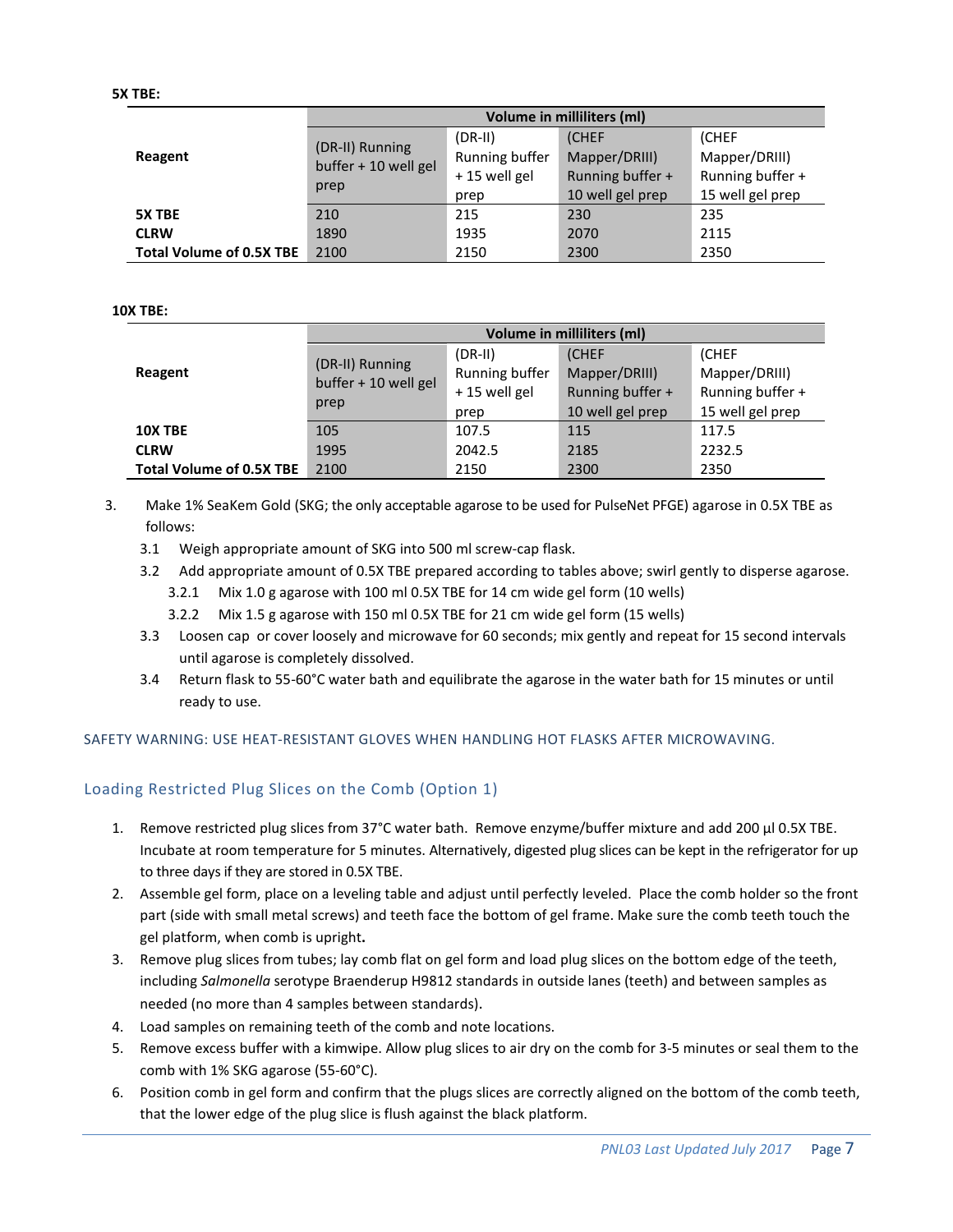- 7. Carefully pour the agarose (cooled to 55-60°C) into the gel form and remove any bubbles or debris.
- 8. Put black gel frame in electrophoresis chamber. Add 2 -2.2 L (2L for CHEF-DRII) freshly prepared 0.5X TBE. Close cover of unit.
- 9. Turn on power supply, pump calibrated to a flow rate of 1 liter/minute (setting of about 70) and cooling module (14°C) approximately 30 minutes before gel is to be run.
- 10. Remove comb after gel solidifies for 30-45 minutes.
- 11. Fill in wells of gel with melted and cooled (55-60°C) 1% SKG Agarose (optional). Unscrew and remove end gates from gel form; remove excess agarose from sides and bottom of casting platform with a kimwipe. Keep gel on casting platform and carefully place gel inside black gel frame in electrophoresis chamber. Close cover of chamber.

## Loading Restricted Plug Slices into the Wells (Option 2)

- *1.* Remove restricted plug slices from 37°C water bath. Remove enzyme/buffer mixture and add 200 µl 0.5X TBE. Incubate at room temperature for 5 minutes. Alternatively, digested plug slices can be kept in the refrigerator for up to three days if they are stored in 0.5X TBE.
- 2. Place the gel form on a leveling table and adjust until perfectly leveled before pouring gel. Position the comb holder so that front part (side with small metal screws) and teeth face the bottom of gel and the bottom edge of the comb is 2 mm above the surface of the gel platform.
- 3. Cool melted SKG agarose in 55-60°C water bath for 15-20 min; carefully pour agarose into gel form (casting stand) fitted with comb. Be sure there are no bubbles.
- 4. Put black gel frame in electrophoresis chamber. Add 2-2.2 L (2L for CHEF-DRII) freshly prepared 0.5X TBE. Close cover of unit.
- 5. Turn on power supply, pump calibrated to a flow rate of 1 liter/minute (setting at about 70), and cooling module (14°C) approximately 30 minutes before gel is to be run.
- 6. Remove comb after gel solidifies for at least 30 minutes.
- 7. Remove restricted plug slices from tubes with tapered end of spatula and load into appropriate wells. Gently push plugs to bottom and front of wells with wide end of spatula. Manipulate position with spatula and be sure that there are no bubbles.

## *Loading the plug slices can be tedious; each person has to develop his/her own technique for consistently placing the plug slices in the wells so the lanes will be straight and the bands sharp.*

8. Fill in wells of gel with melted 1% SKG Agarose (equilibrated to 55-60°C). Allow to harden for 3-5 minutes. Unscrew and remove end gates from gel form; remove excess agarose from sides and bottom of casting platform with a tissue. Keep gel on casting platform and carefully place gel inside black gel frame in electrophoresis chamber. Close cover of chamber.

## Electrophoresis Conditions

## *Campylobacter jejuni* strains restricted with *Sma*I:

- Select following conditions on CHEF Mapper
	- o Auto Algorithm
	- o 50 kb: low MW
	- o 400 kb: high MW
	- o Select default values except where noted by pressing "enter".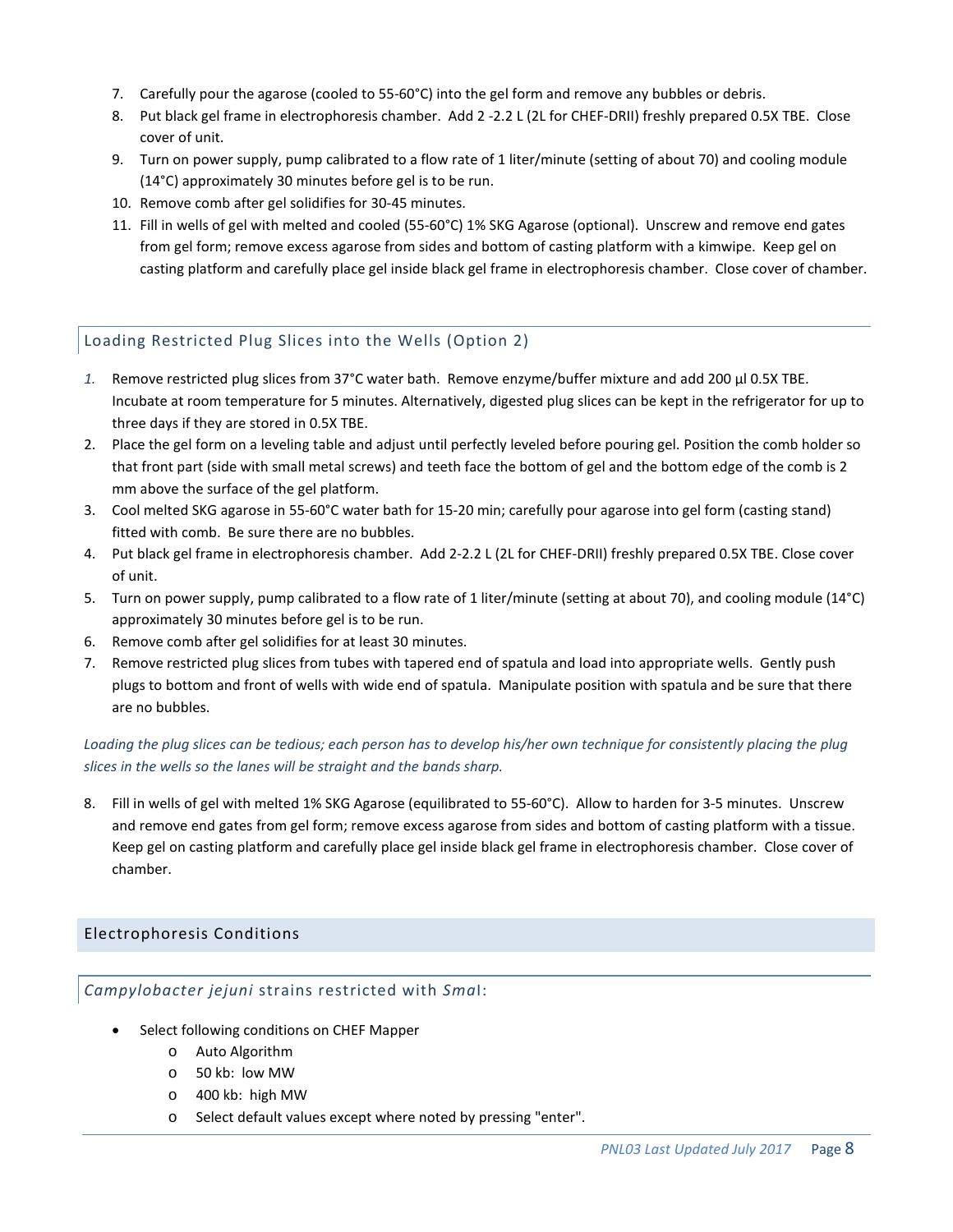- o Change run time to 17-20 hours (See note below)
- o (Default values: Initial switch time = 6.76 s; Final switch time = 35.38 s)
- Select following conditions on CHEF-DR III
	- o Initial switch time: 6.8 s
	- o Final switch time: 35.4 s
	- o Voltage: 6 V
	- o Included Angle: 120°
	- o Run time: 17-20 hours (See note below)
- Select following conditions on CHEF-DR II
	- o Initial A time: 6.8 s
	- o Final A time: 35.4 s
	- o Start ratio: 1.0 (if applicable)
	- o Voltage: 200 V
	- o Run time: 17-20 hours (See note below)

#### *Campylobacter jejuni* strains restricted with *Kpn*I:

- Select following conditions on CHEF Mapper
	- o Auto Algorithm
	- o 50 kb: low MW
	- o 475 kb: high MW
	- o Select default values except where noted by pressing "Enter."
	- o **Change run time to 17-20 hours (See note below)**
	- o **Change Initial Switch Time to 5.2s; Accept default Final Switch Time = 42.34s**
- Select following conditions on CHEF DR-III
	- o Initial switch time: 5.2 s
	- o Final switch time: 42.3 s
	- o Voltage: 6 V
	- o Included Angle: 120°
	- o Run time: 17-20 hours (See note below)
- Select following conditions on CHEF DR-II.
	- o Initial A time: 5.2s
	- o Final A time: 42.3 s
	- o Start Ratio: 1.0 (if applicable)
	- o Voltage: 200 V
	- o Run time: 17-20 hours (See note below)

*The electrophoresis running times recommended above are based on the equipment and reagents used at the CDC. The 21 cm wide (15-well) gels require ~1 hr longer than 14 cm wide (10-well) gels. Run times may be different in your laboratory and will have to be optimized for your gels so that the lowest band in the S. ser. Braenderup H9812 standard migrates 1.0-1.5 cm from the bottom of the gel.*

*Make note of the initial milliamp (mA) reading on the instrument. The initial mA should be between 110-150 mA. A reading outside of this range may indicate that the 0.5X TBE buffer was prepared improperly and the buffer should be remade.* 

## **Day 2**

Staining and Documentation of an Agarose Gel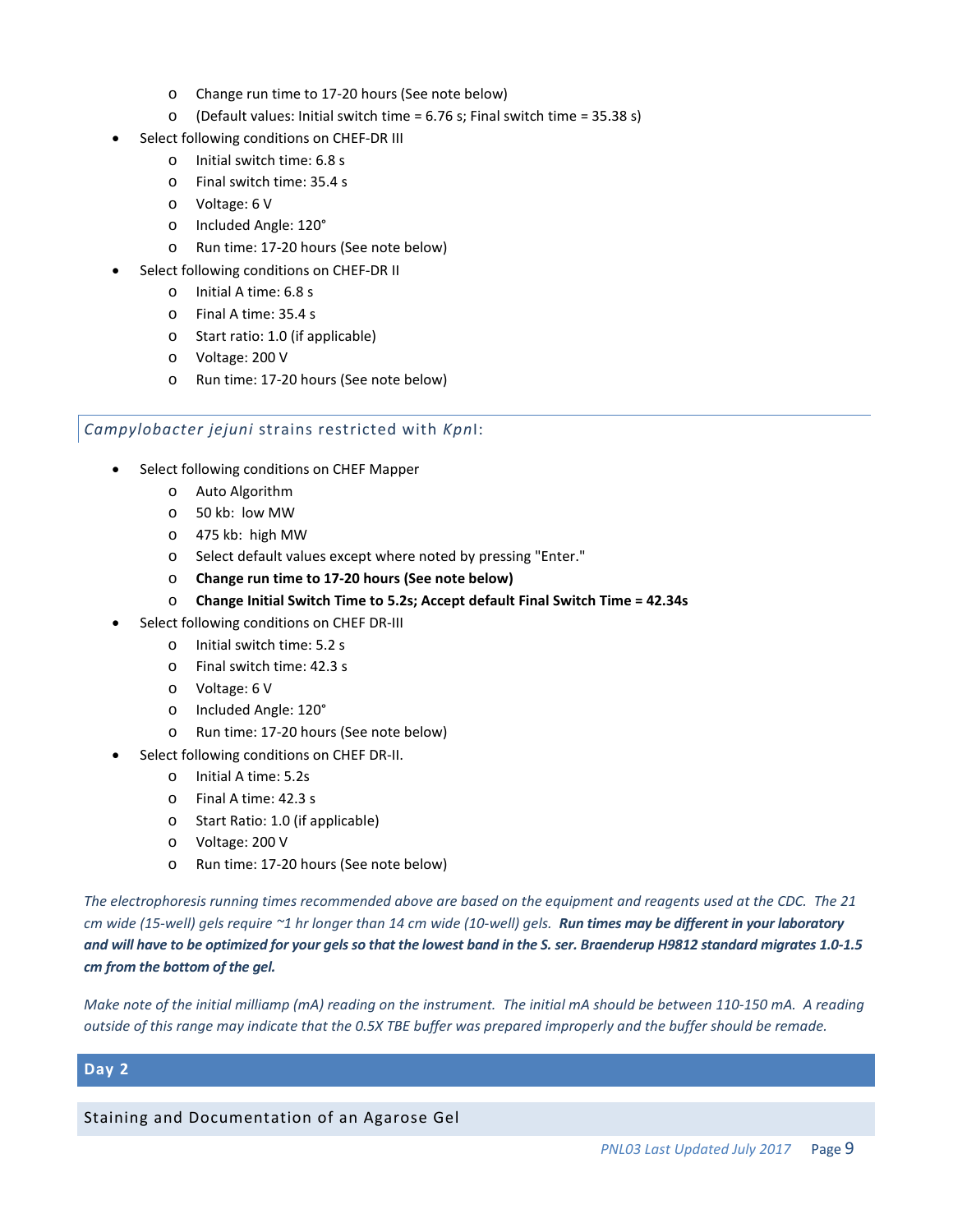*The following staining procedure describes the use of ethidium bromide to stain PFGE gels. Alternate DNA stains may be used. Please see the QuickTi[p "20140218\\_Staining"](https://partner.cdc.gov/Sites/NCEZID/DFWED/EDLB/PulseNet/DL%20Important%20PulseNet%20Documents/QuickTips/Wet%20Lab/PFGE/20140218_Staining.pdf) within the Library of PulseNet Documents forum (QuickTips/Wet Lab/PFGE) on the SharePoint site for additional information.*

1. When electrophoresis run is over, turn off equipment; remove and place gel in an approximately 14 cm x 24 cm covered container with 400 ml ethidium bromide or other approved stain (see PNL02). Larger or smaller volumes may be used for different sized containers. Stain gel, gently rocking for 20-30 min in covered container.

*Ethidium bromide (EtBr) is toxic and a mutagen. Stock solutions of 10 mg/ml EtBr in water are available from several commercial companies (see PNL01). The diluted solution can be kept in the dark at room temperature and re-used up to 15 times within 3 weeks before discarding according to your institution's guidelines for hazardous waste; do not pour down the drain. Aqueous solutions containing EtBr can be treated using de-staining bags from Amresco (E732-25), which effectively and safely remove EtBr from solutions. Once the EtBr is removed, the treated aqueous solutions can be discarded down the drain. Refer to the Safety Data Sheets (SDS) provided by the vendor for more details.*

*Currently, the acceptable alternative stain options are GelRedTM (Biotium, 41002), SYBR® Safe (ThermoFisher Scientific S33102) and SYBR® Gold (ThermoFisher Scientific S11494). Labs are strongly encouraged to follow manufacturer's instructions and test stains in their labs before adopting them for routine use. If one of the alternative stains is used, the destaining steps should be omitted. However, the gels can be briefly rinsed with CLRW before imaging. Diluted GelRedTM solution can be kept in the dark at room temperature and re-used up to 10 times within 10 days before discarding down the drain. Usage parameters have not been established for other alternative stains.*

- 2. De-stain gel in approximately 500 ml CLRW for 60-90 min, changing water every ~20 minutes (at least 3 times). Capture image on GelDoc XR, XR+ or equivalent documentation system. If background interferes with resolution, de-stain for an additional 30-60 min (2 or 3 more washes).
- 3. Follow directions from the imaging equipment to save gel image as an **\*.1sc** (QuantityOne software) or **\*.scn** (ImageLab software) file; convert this file to **\*.tif** file for analysis with BioNumerics software program. The gel image should fill the entire window of the imaging equipment (computer) screen (without cutting off wells or lower bands). Ensure that the image is in focus and that there is little to no saturation (over-exposure) in the bands (signified by red pixilation in the software). Additional instructions are provided in PNL07 (Image Acquisition) of the PulseNet QA/QC Manual.
- 4. Drain buffer from electrophoresis chamber and discard. Rinse chamber with ~2 L CLRW or, if unit is not going to be used for several days, flush lines with water by letting pump run for 5-10 min **before** draining water from chamber and tubing.

## **USE OF TRADE NAMES AND COMMERCIAL SOURCES IS FOR IDENTIFICATION PURPOSES ONLY AND DOES NOT IMPLY ENDORSEMENT BY CDC OR THE U.S. DEPARTMENT OF HEALTH AND HUMAN SERVICES.**

## **CLIA Laboratory Procedure Manual Requirements**

*Efforts have been made to assure that the procedures described in this protocol have been written in accordance with the 1988 Clinical Laboratory Improvement Amendments (CLIA) requirements for a procedure manual (42 CFR 493.1211). However, due to the format required for training, the procedures will require some modifications and additions to customize them for your particular laboratory operation.*

*Any questions regarding the CLIA requirements for a procedure manual, quality control, quality assurance, etc., should be directed to the agency or accreditation organization responsible for performing your laboratory's CLIA inspection. In addition, some states and accreditation organizations may have more stringent requirements that will need to be addressed.*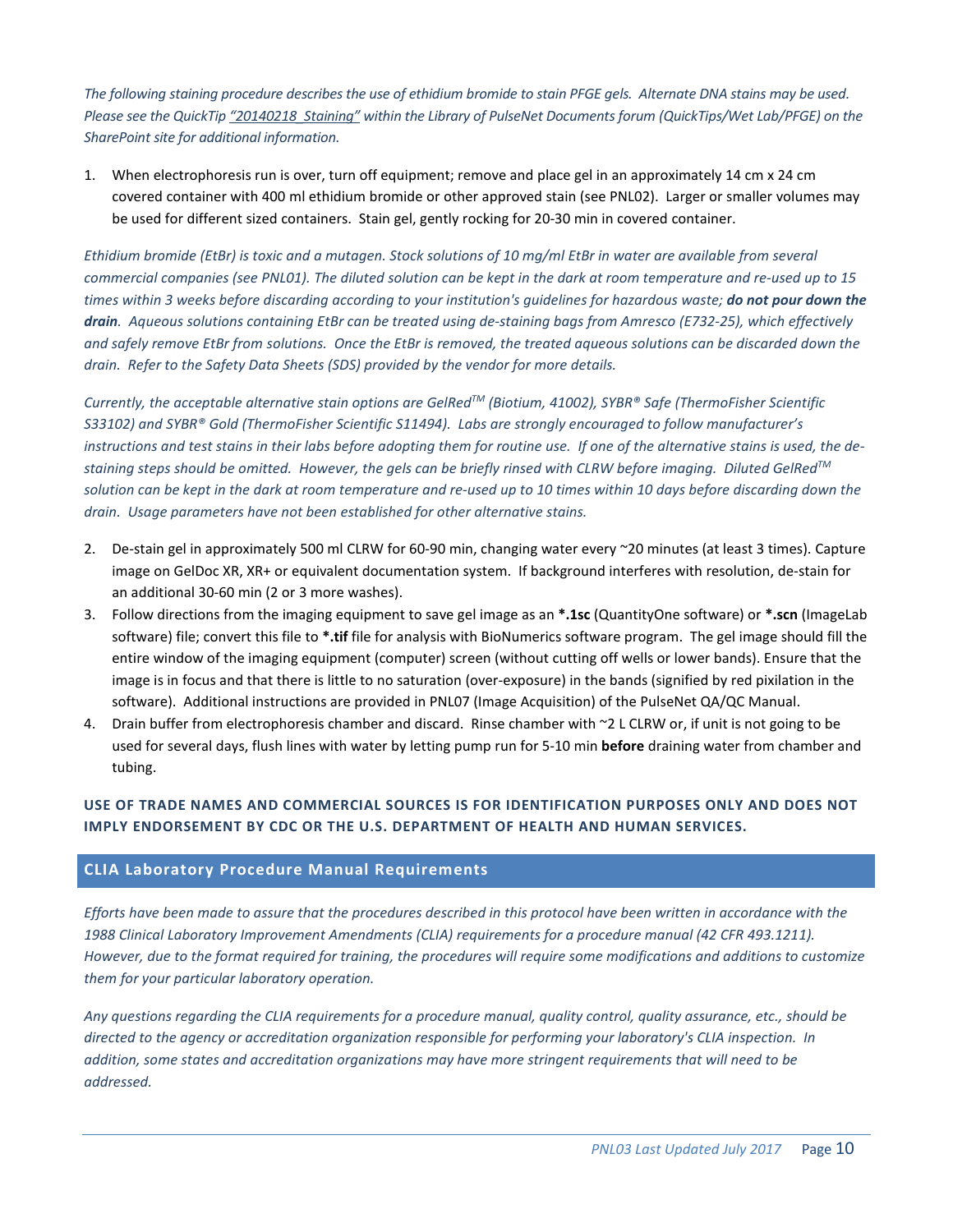#### **Records Management**

- 1. Establish a record book or electronic log (for an example, see Appendix PNL03-1: PFGE Isolates and Plug Run Log) for tracking isolates, including but not limited to, the following information:
	- 1.1. Sample number (state public health lab identifier or similar)
	- 1.2. Date the isolates were received in the PFGE lab
	- 1.3. Date the plugs were made
	- 1.4. Location (box and slot) where the plugs are kept
	- 1.5. Gel and lane numbers for each sample
- 2. Establish a record (for an example, see Appendix PNL03-02: PFGE Plug Preparation Worksheet) of plug preparation, including but not limited to, the following information:
	- 2.1 Organism and number of samples
	- 2.2 Date plugs were made and initials of who made them
	- 2.3 Lot number and expiration dates of reagents used
- 3. Establish a record (for an example, see Appendix PNL03-3: PFGE Enzyme Master Mix and Gel Setup Worksheet) for each gel, including but not limited to, the following information:
	- 3.1 Gel number and date gel run
	- 3.2 Electrophoresis equipment used
	- 3.3 Running conditions/times
	- 3.4 Lot number and expiration dates of reagents used
	- 3.5 Restriction temperatures and times
	- 3.6 Order of isolates on a gel

#### **Formulas of PFGE Reagents**

#### TRIS: EDTA BUFFER, PH 8.0: (TE, 10 MM TRIS: 1 MM EDTA, PH 8.0)

10 ml of 1 M Tris, pH 8.0

2 ml of 0.5 M EDTA, pH 8.0

Dilute to 1000 ml with sterile Ultrapure water (CLRW)

## CELL LYSIS BUFFER: (50 MM TRIS: 50 MM EDTA, PH 8.0 + 1% SARCOSINE + 0.1 MG/ML PROTEINASE K)

50 ml of 1 M Tris, pH 8.0

100 ml of 0.5 M EDTA, pH 8.0

100 ml 10% N-Lauroylsarcosine, Sodium salt (Sarcosyl) OR 10 g of N-Lauroylsarcosine, Sodium salt (Sarcosyl).

Dilute to 1000 ml with Sterile Ultrapure water (CLRW)

*Add 25 µl Proteinase K stock solution (20 mg/ml) per 5 ml of cell lysis buffer just before use for a final concentration in the lysis buffer of 0.1 mg/ml Proteinase K.*

*If Sarcosyl powder is added directly to the other components of this reagent, warm the solution to 50- 60ºC for 30-60 minutes, or leave at room temperature for about 2 hours to completely dissolve the Sarcosyl.*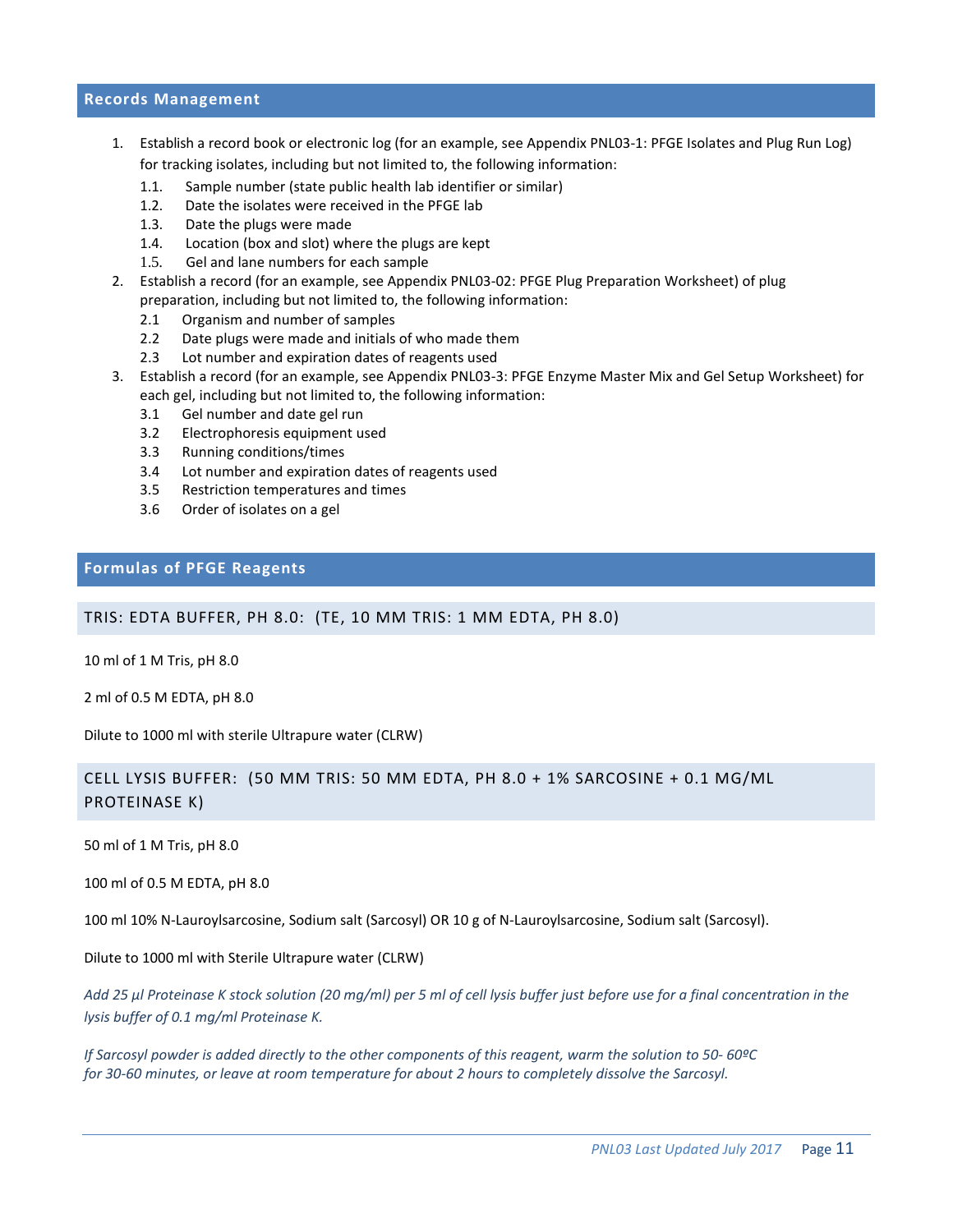## **Contacts**

CDC PulseNet MS-C03 1600 Clifton Rd. NE Atlanta, GA 30329 Phone (404) 639-4558 Fax (404) 630-3333 [PulseNet@cdc.gov](mailto:PulseNet@cdc.gov)

## **Amendments**

- 1. The phrase "Type I Water" has been changed to "Ultrapure Clinical Laboratory Reagent Water (CLRW)." The water composition is the same, but this reflects a change in the terminology used by the Clinical Laboratory Standards Institute (CLSI).
- 2. 2011-08 changes:
	- − The wording for programming electrophoresis conditions was updated to standardize this section and make it the same as other PFGE laboratory SOPs.
	- − The wording for washing the agarose plugs after cell lysis was also updated to standardize the section.
- 3. 2013-03 changes:
	- − Corrected formula for TE buffer. TE used at CDC is 10 mM for Tris and 1 mM for EDTA.
	- − Recommended disinfectant changed from 10% bleach to 1% Lysol/Amphyll or 90% ethanol.
	- − Volume of TE needed for washing plugs was correted from 300 350 ml to 400 600 ml.
	- − A statement was added to clarify that using combs with small teeth (5.5 mm) was not advised.
	- − Use of pre-restriction step and BSA was changed from optional to highly recommended. Calculation for including BSA in restriction enzyme master mix was added.
	- − Statement allowing of Megbase agarose (BioRad) was deleted. Additional testing revealed run time and normalization were negatively impacted by this agarose.
	- − A statement was included to allow the use of alternative DNA stains that are equivalent to EtBr. Labs are strongly urged to follow manufacturer's instructions as well as test stains in their own labs to gain experience using alternative agarose stains. Additional stain alternatives may be tested and deemed acceptable at a later date.
	- − The option to allow incubation times for restriction digestion to be increased longer than recommended was deleted.
- 4. 2017-01 changes:
	- − Reformatted to current SOP numbering system.
	- − Added Definitions and updated tables.
	- − Reformatted header and removed footer in accordance with new document layout.
	- − Updated Contact Information.
	- − Added "Approval Signatures" section.
	- − Added "Records Management" section by merging PNL08.
	- − Statement allowing use of Amresco LF agarose (Amresco) was deleted. Additional testing revealed run time and normalization were negatively impacted by this agarose.
	- − Added Appendices PNL03-1 through PNL03-3.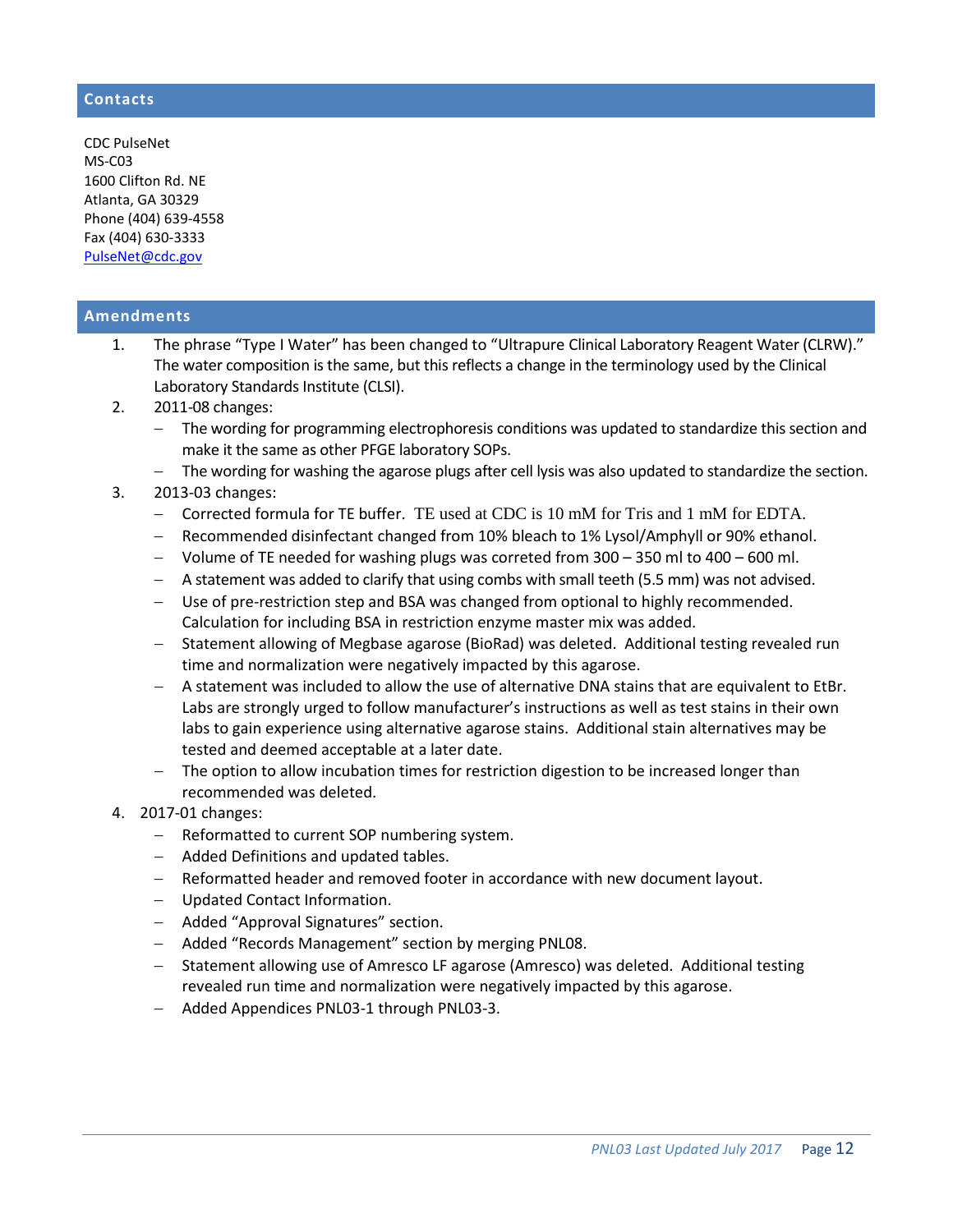# **APPENDICES**

# Appendix PNL03-1: PFGE Isolates and Plug Run Log Sample

| Date plug<br>Smal get   Smal Gel   Smal   Smal   Smal   Smal   Smal   Smal   Smal   Smal   Smal   Smal   Smal   Date   Smal   Date   Smal   Date   Smal   Date   Smal   Date   Smal   Date   Smal   Date   Date   Date   Date  <br>Kpn I<br>turnaround reason for<br>Date<br>Kpn I gel<br>ran<br>state,<br>Received<br>Date Drganism (SHD# or<br>Kpn1 Gel Kpn1 Kpn1<br># Lane # pattern<br>uploaded<br># pattern turnaround<br>uploaded time (d)<br><b>Notes</b><br>country or<br>Lane # pattern<br>time (d)<br>other ID)<br>testing<br>lab<br>$\Omega$ |                  | Submitting |  | State ID |  |  | <b>Smal</b> |  | Date<br>Kpn I | Outbreak info / |  |
|---------------------------------------------------------------------------------------------------------------------------------------------------------------------------------------------------------------------------------------------------------------------------------------------------------------------------------------------------------------------------------------------------------------------------------------------------------------------------------------------------------------------------------------------------------|------------------|------------|--|----------|--|--|-------------|--|---------------|-----------------|--|
|                                                                                                                                                                                                                                                                                                                                                                                                                                                                                                                                                         | Plug<br>location |            |  |          |  |  |             |  |               |                 |  |
|                                                                                                                                                                                                                                                                                                                                                                                                                                                                                                                                                         |                  |            |  |          |  |  |             |  |               |                 |  |
|                                                                                                                                                                                                                                                                                                                                                                                                                                                                                                                                                         |                  |            |  |          |  |  |             |  |               |                 |  |
|                                                                                                                                                                                                                                                                                                                                                                                                                                                                                                                                                         |                  |            |  |          |  |  |             |  |               |                 |  |
|                                                                                                                                                                                                                                                                                                                                                                                                                                                                                                                                                         |                  |            |  |          |  |  |             |  |               |                 |  |
|                                                                                                                                                                                                                                                                                                                                                                                                                                                                                                                                                         |                  |            |  |          |  |  |             |  |               |                 |  |
|                                                                                                                                                                                                                                                                                                                                                                                                                                                                                                                                                         |                  |            |  |          |  |  |             |  |               |                 |  |
|                                                                                                                                                                                                                                                                                                                                                                                                                                                                                                                                                         |                  |            |  |          |  |  |             |  |               |                 |  |
|                                                                                                                                                                                                                                                                                                                                                                                                                                                                                                                                                         |                  |            |  |          |  |  |             |  |               |                 |  |
|                                                                                                                                                                                                                                                                                                                                                                                                                                                                                                                                                         |                  |            |  |          |  |  |             |  |               |                 |  |
|                                                                                                                                                                                                                                                                                                                                                                                                                                                                                                                                                         |                  |            |  |          |  |  |             |  |               |                 |  |
|                                                                                                                                                                                                                                                                                                                                                                                                                                                                                                                                                         |                  |            |  |          |  |  |             |  |               |                 |  |
|                                                                                                                                                                                                                                                                                                                                                                                                                                                                                                                                                         |                  |            |  |          |  |  |             |  |               |                 |  |
|                                                                                                                                                                                                                                                                                                                                                                                                                                                                                                                                                         |                  |            |  |          |  |  |             |  |               |                 |  |
|                                                                                                                                                                                                                                                                                                                                                                                                                                                                                                                                                         |                  |            |  |          |  |  |             |  |               |                 |  |
|                                                                                                                                                                                                                                                                                                                                                                                                                                                                                                                                                         |                  |            |  |          |  |  |             |  |               |                 |  |
|                                                                                                                                                                                                                                                                                                                                                                                                                                                                                                                                                         |                  |            |  |          |  |  |             |  |               |                 |  |
|                                                                                                                                                                                                                                                                                                                                                                                                                                                                                                                                                         |                  |            |  |          |  |  |             |  |               |                 |  |
|                                                                                                                                                                                                                                                                                                                                                                                                                                                                                                                                                         |                  |            |  |          |  |  |             |  |               |                 |  |
|                                                                                                                                                                                                                                                                                                                                                                                                                                                                                                                                                         |                  |            |  |          |  |  |             |  |               |                 |  |
|                                                                                                                                                                                                                                                                                                                                                                                                                                                                                                                                                         |                  |            |  |          |  |  |             |  |               |                 |  |
|                                                                                                                                                                                                                                                                                                                                                                                                                                                                                                                                                         |                  |            |  |          |  |  |             |  |               |                 |  |
|                                                                                                                                                                                                                                                                                                                                                                                                                                                                                                                                                         |                  |            |  |          |  |  |             |  |               |                 |  |
|                                                                                                                                                                                                                                                                                                                                                                                                                                                                                                                                                         |                  |            |  |          |  |  |             |  |               |                 |  |
|                                                                                                                                                                                                                                                                                                                                                                                                                                                                                                                                                         |                  |            |  |          |  |  |             |  |               |                 |  |
|                                                                                                                                                                                                                                                                                                                                                                                                                                                                                                                                                         |                  |            |  |          |  |  |             |  |               |                 |  |
|                                                                                                                                                                                                                                                                                                                                                                                                                                                                                                                                                         |                  |            |  |          |  |  |             |  |               |                 |  |
|                                                                                                                                                                                                                                                                                                                                                                                                                                                                                                                                                         |                  |            |  |          |  |  |             |  |               |                 |  |
|                                                                                                                                                                                                                                                                                                                                                                                                                                                                                                                                                         |                  |            |  |          |  |  |             |  |               |                 |  |
|                                                                                                                                                                                                                                                                                                                                                                                                                                                                                                                                                         |                  |            |  |          |  |  |             |  |               |                 |  |
|                                                                                                                                                                                                                                                                                                                                                                                                                                                                                                                                                         |                  |            |  |          |  |  |             |  |               |                 |  |
|                                                                                                                                                                                                                                                                                                                                                                                                                                                                                                                                                         |                  |            |  |          |  |  |             |  |               |                 |  |
|                                                                                                                                                                                                                                                                                                                                                                                                                                                                                                                                                         |                  |            |  |          |  |  |             |  |               |                 |  |
|                                                                                                                                                                                                                                                                                                                                                                                                                                                                                                                                                         |                  |            |  |          |  |  |             |  |               |                 |  |
|                                                                                                                                                                                                                                                                                                                                                                                                                                                                                                                                                         |                  |            |  |          |  |  |             |  |               |                 |  |
|                                                                                                                                                                                                                                                                                                                                                                                                                                                                                                                                                         |                  |            |  |          |  |  |             |  |               |                 |  |
|                                                                                                                                                                                                                                                                                                                                                                                                                                                                                                                                                         |                  |            |  |          |  |  |             |  |               |                 |  |
|                                                                                                                                                                                                                                                                                                                                                                                                                                                                                                                                                         |                  |            |  |          |  |  |             |  |               |                 |  |
|                                                                                                                                                                                                                                                                                                                                                                                                                                                                                                                                                         |                  |            |  |          |  |  |             |  |               |                 |  |
|                                                                                                                                                                                                                                                                                                                                                                                                                                                                                                                                                         |                  |            |  |          |  |  |             |  |               |                 |  |
|                                                                                                                                                                                                                                                                                                                                                                                                                                                                                                                                                         |                  |            |  |          |  |  |             |  |               |                 |  |
|                                                                                                                                                                                                                                                                                                                                                                                                                                                                                                                                                         |                  |            |  |          |  |  |             |  |               |                 |  |
|                                                                                                                                                                                                                                                                                                                                                                                                                                                                                                                                                         |                  |            |  |          |  |  |             |  |               |                 |  |
|                                                                                                                                                                                                                                                                                                                                                                                                                                                                                                                                                         |                  |            |  |          |  |  |             |  |               |                 |  |
|                                                                                                                                                                                                                                                                                                                                                                                                                                                                                                                                                         |                  |            |  |          |  |  |             |  |               |                 |  |
|                                                                                                                                                                                                                                                                                                                                                                                                                                                                                                                                                         |                  |            |  |          |  |  |             |  |               |                 |  |
|                                                                                                                                                                                                                                                                                                                                                                                                                                                                                                                                                         |                  |            |  |          |  |  |             |  |               |                 |  |
|                                                                                                                                                                                                                                                                                                                                                                                                                                                                                                                                                         |                  |            |  |          |  |  |             |  |               |                 |  |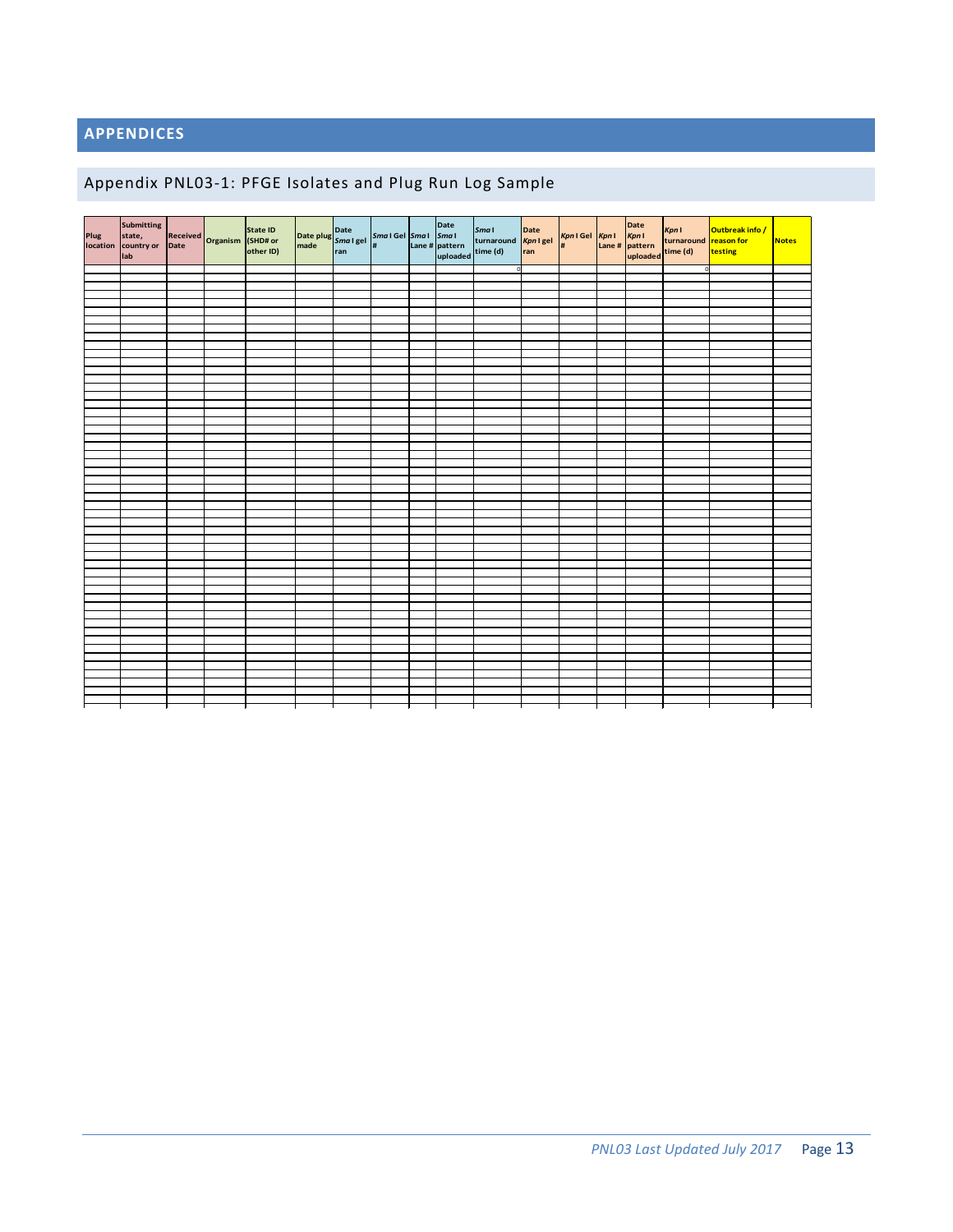|  |  | Appendix PNL03-2: PFGE Plug Preparation Worksheet Example |  |
|--|--|-----------------------------------------------------------|--|
|  |  |                                                           |  |

| Organism  #Samples | Date | <b>Initials</b> | Cell Suspension Buffer | or PBS   | <b>Cell Lysis Buffer</b> |          | Proteinase K |          | <b>SKG</b> |          | 10% SDS |          | <b>TE</b> |          | <b>Comments</b> |
|--------------------|------|-----------------|------------------------|----------|--------------------------|----------|--------------|----------|------------|----------|---------|----------|-----------|----------|-----------------|
|                    |      |                 | Lot $\#$               | Exp date | Lot#                     | Exp date | Lot#         | Exp date | Lot #      | Exp date | Lot #   | Exp date | Lot #     | Exp date |                 |
|                    |      |                 |                        |          |                          |          |              |          |            |          |         |          |           |          |                 |
|                    |      |                 |                        |          |                          |          |              |          |            |          |         |          |           |          |                 |
|                    |      |                 |                        |          |                          |          |              |          |            |          |         |          |           |          |                 |
|                    |      |                 |                        |          |                          |          |              |          |            |          |         |          |           |          |                 |
|                    |      |                 |                        |          |                          |          |              |          |            |          |         |          |           |          |                 |
|                    |      |                 |                        |          |                          |          |              |          |            |          |         |          |           |          |                 |
|                    |      |                 |                        |          |                          |          |              |          |            |          |         |          |           |          |                 |
|                    |      |                 |                        |          |                          |          |              |          |            |          |         |          |           |          |                 |
|                    |      |                 |                        |          |                          |          |              |          |            |          |         |          |           |          |                 |
|                    |      |                 |                        |          |                          |          |              |          |            |          |         |          |           |          |                 |
|                    |      |                 |                        |          |                          |          |              |          |            |          |         |          |           |          |                 |
|                    |      |                 |                        |          |                          |          |              |          |            |          |         |          |           |          |                 |
|                    |      |                 |                        |          |                          |          |              |          |            |          |         |          |           |          |                 |
|                    |      |                 |                        |          |                          |          |              |          |            |          |         |          |           |          |                 |
|                    |      |                 |                        |          |                          |          |              |          |            |          |         |          |           |          |                 |
|                    |      |                 |                        |          |                          |          |              |          |            |          |         |          |           |          |                 |
|                    |      |                 |                        |          |                          |          |              |          |            |          |         |          |           |          |                 |
|                    |      |                 |                        |          |                          |          |              |          |            |          |         |          |           |          |                 |
|                    |      |                 |                        |          |                          |          |              |          |            |          |         |          |           |          |                 |
|                    |      |                 |                        |          |                          |          |              |          |            |          |         |          |           |          |                 |